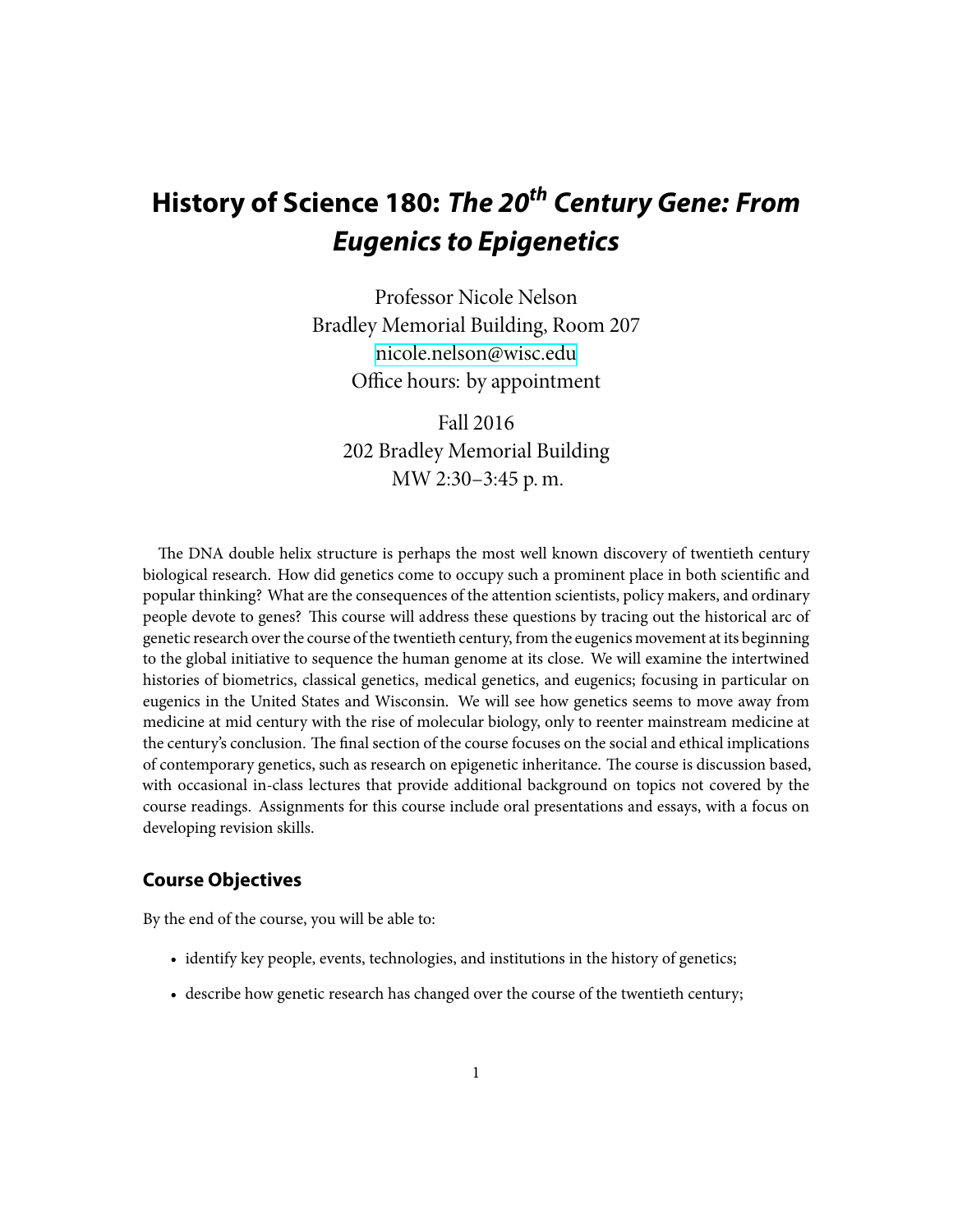- articulate the connections between scientific research on genetics and other domains such as medicine, public policy, and popular culture;
- reflect on the insights that controversial moments in the history of genetics (such as the eugenics movement) hold for contemporary society;
- accurately summarize the key points in individual articles, synthesize themes across bodies of academic scholarship, and present these findings orally;
- develop and defend your own academic arguments in writing; and
- use revision techniques to evaluate and improve the quality of your oral and written assignments.

# **Course materials**

There are no required texts for the course. Readings marked with a  $*$  in the syllabus are available for download through UW–Madison's electronic library collections. Scanned copies of the remaining readings will be available on the Canvas site for the course. Please bring either a digital or a paper copy of the assigned readings with you to class, so that you can refer to them during discussion.

# **Assignments and grading**

| Assignment             | % of final grade Due date |                                      |
|------------------------|---------------------------|--------------------------------------|
| Class participation    | 10%                       | formative assessment at mid semester |
| Reading responses      | 10%                       | as assigned throughout semester      |
| Oral presentation      | 15%                       | as assigned throughout semester      |
| Archives assignment    | 10%                       | October 3                            |
| Research paper         | 15%                       | October 31                           |
| Revised research paper | 20%                       | November 23                          |
| Genetics curriculum    | 20%                       | December 14                          |

Detailed descriptions and a rubric for all assignments are available for download on the Canvas site.

# **Course policies**

**Absences:** You are allowed one "freebie" absence during the semester, which you can take for any reason and at any time. For additional absences due to illness, family emergencies, scheduled conflicts, or other legitimate reasons, you can make up the missed participation grades by handing in a 250 word informal reading response instead of attending class. You must contact me in advance of the missed class (except in exceptional circumstances) to clear your absence with me and agree on a due date for your reading response.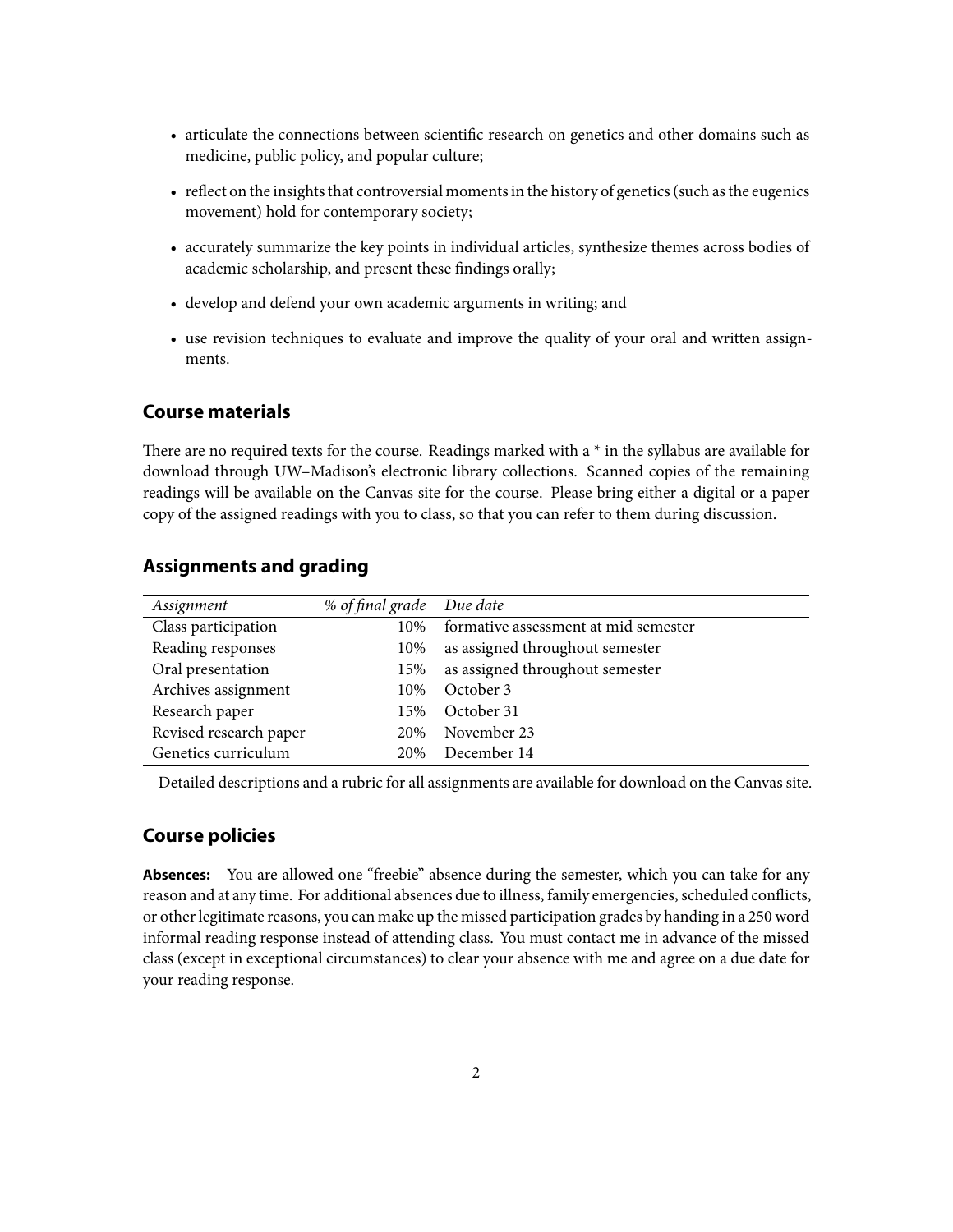**Grading and late assignments:** All assignments will receive a numeric score (e.g. 29/30), which will also be displayed as a percentage score on the Canvas website. Your final percentage grade will be converted into a final letter grade using the conversion table below. Late assignments will be penalized by 3% of the total assignment points per day, unless you have made prior arrangements with me.

| A B | and the BC and the Contract of the Contract of the Contract of the Contract of the Contract of the Contract of |  |  |
|-----|----------------------------------------------------------------------------------------------------------------|--|--|
|     | 93.0-100% 88.0-92.9% 83.0-87.9% 78.0-82.9% 70.0-77.9% 60.0-69.9% 0-59.9%                                       |  |  |

**Students with disabilities** I am available to discuss academic accommodations for students with disabilities. Please present your McBurney visa to me within the first three weeks of the semester (except in unusual circumstances) so that there is enough time for appropriate arrangements to be made.

**Academic integrity** All students are expected to adhere to the University of Wisconsin—Madison's core values regarding academic integrity. Plagiarism or other academic misconduct may result in a zero on the assignment or exam, a lower grade in the course, or failure in the course. See the Dean of Students Office website for more information about the academic misconduct process ([http://](http://https://www.students.wisc.edu/doso/academic-integrity/) [https://www.students.wisc.edu/doso/academic-integrity/](http://https://www.students.wisc.edu/doso/academic-integrity/)).

# **Course schedule**

#### *Week 1:* **Introduction**

## **Sept 7**

• No readings

# *Week 2:* **Telling the History of Genetics**

#### **Sept 12**

- Matt Ridley. 1999. *Genome: The Autobiography of a Species in 23 Chapters*. Harper Collins, 38–53
- Robert C. Olby. 2000. "Horticulture: The Font for the Baptism of Genetics." *Nature Reviews Genetics* 1 (1): 65–70. doi:[10.1038/35049583](http://dx.doi.org/10.1038/35049583)\*

#### **Sept 14**

• Robert E. Kohler. 1994. *Lords of the Fly: Drosophila Genetics and the Experimental Life.* Chicago: University of Chicago Press, 19–52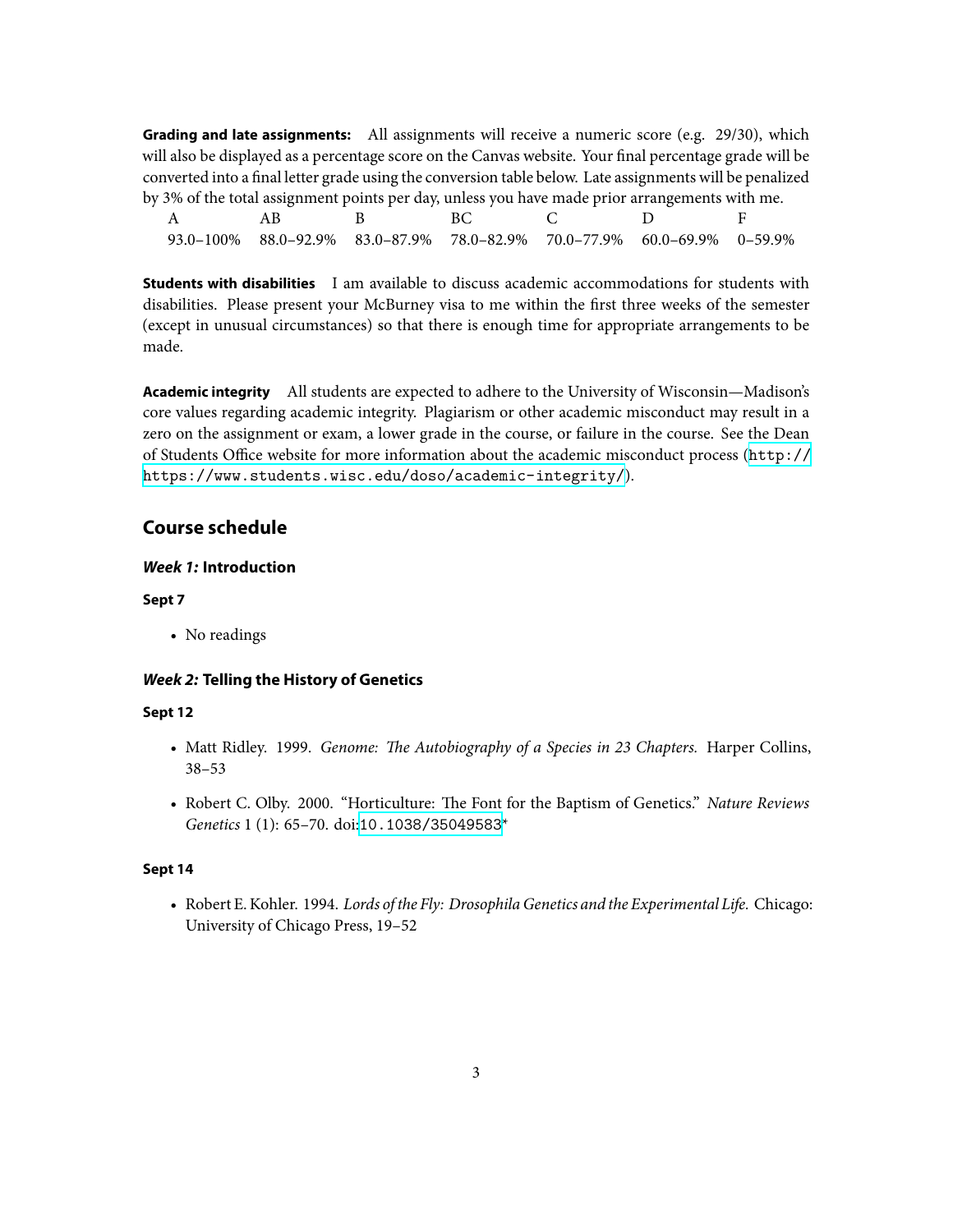#### *Week 3:* **Genetics and Eugenics**

## **Sept 19**

• Barbara A. Kimmelman. 1983. "The American Breeders' Association: Genetics and Eugenics in an Agricultural Context, 1903-13." *Social Studies of Science* 13 (2): 163–204. doi:[10.2307/](http://dx.doi.org/10.2307/284589) [284589](http://dx.doi.org/10.2307/284589). JSTOR: [284589](http://www.jstor.org/stable/284589)\*

## **Sept 21**

- Daniel Kevles. 1985. *In the Name of Eugenics : Genetics and the Uses of Human Heredity.* New York: Knopf, 3–19
- W. Bateson. 1906. "An Address on Mendelian Heredity and Its Application to Man." *British Medical Journal* 2 (2376): 61–67\*

## *Week 4:* **Eugenics in Wisconsin**

Both classes this week will be held at the Wisconsin Historical Society (816 State St). Please meet in the lobby of the building five minutes before class time.

#### **Sept 26**

• Bernett O. Odegard and George M. Keith. 1939. *A History of the State Board of Control of Wisconsin and the State Institutions, 1849-1939.* Madison, WI: State Board of Control, 73–75

#### **Sept 28**

• No readings

## *Week 5:* **Class, Gender, and Eugenics**

## **Oct 3**

- No readings
- Film: A Bill of Divorcement
- *Archives assignment due*

## **Oct 5**

• Robert Proctor. 1988. *Racial Hygiene: Medicine under the Nazis.* Cambridge, Mass.: Harvard University Press, 118–30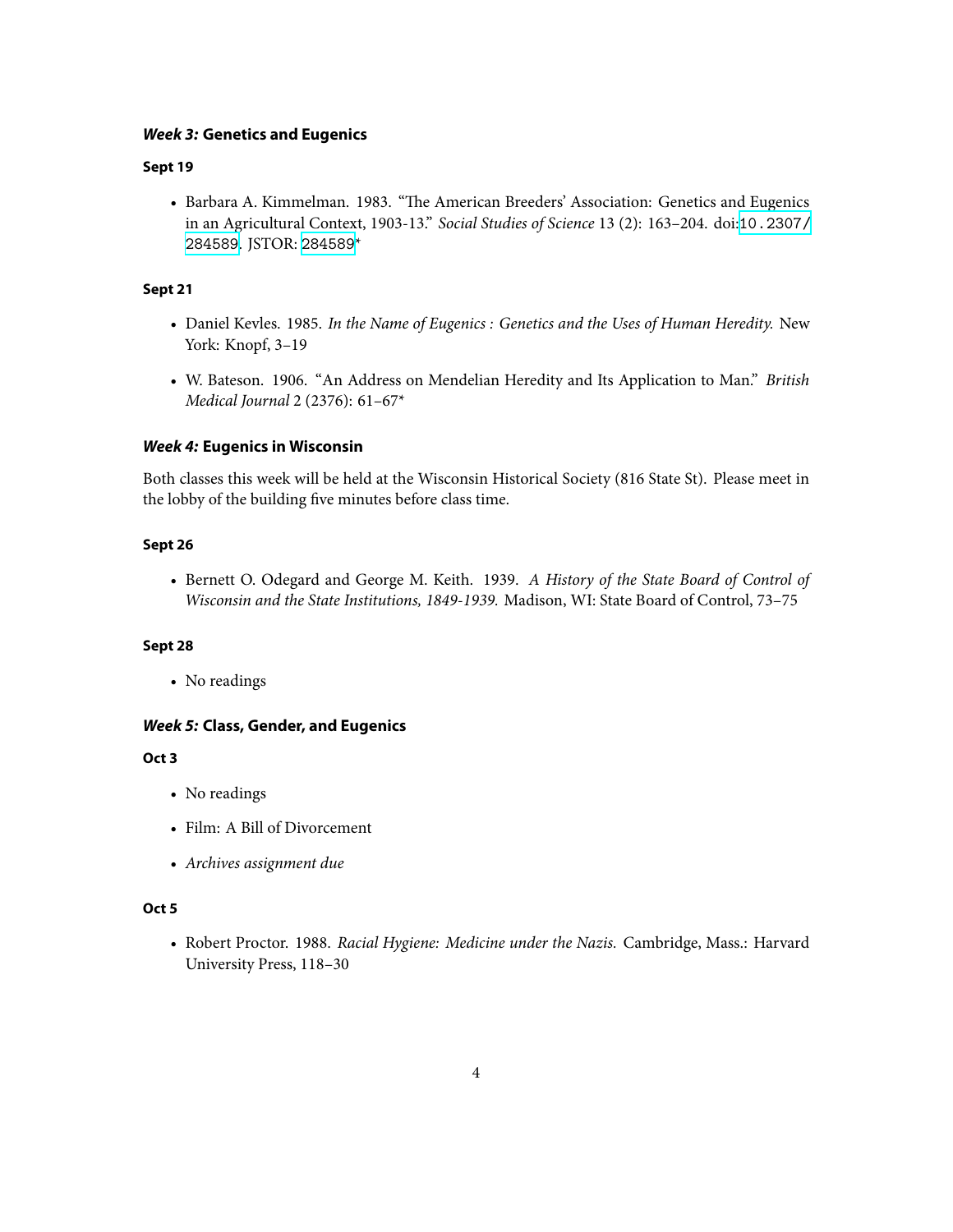## *Week 6:* **Eugenics after World War II**

#### **Oct 10**

• Diane B. Paul. 1998. *The Politics of Heredity : Essays on Eugenics, Biomedicine, and the Nature-Nurture Debate.* SUNY Series, Philosophy and Biology. Albany: State University of New York Press, 53–80\*

## **Oct 12**

- Jennifer Robertson. 2010. "Eugenics in Japan: Sanguinous Repair." In *The Oxford Handbook of the History of Eugenics,* edited by Alison Bashford and Philippa Levine, 430–448. Oxford: Oxford University Press
- Carolyn Strange and Jennifer A. Stephen. 2010. "Eugenics in Canada: A Checkered History, 1850s-1990s." In *The Oxford Handbook of the History of Eugenics*, edited by Alison Bashford and Philippa Levine, 523–538. Oxford University Press

## *Week 7:* **Molecular Biology**

## **Oct 17**

• *No class meeting*

## **Oct 19**

- Soraya de Chadarevian. 2002. *Designs for Life: Molecular Biology after World War II.* Cambridge: Cambridge University Press, 50–97
- Robert M. Cook-Deegan. 1994. *The Gene Wars: Science, Politics, and the Human Genome.* W. W. Norton & Company, 92–106

#### *Week 8:* **The Return of Eugenics?**

## **Oct 24**

- M. Susan Lindee. 2000. "Genetic Disease since 1945." *Nature Reviews Genetics* 1 (3): 236–241. doi:[10.1038/35042097](http://dx.doi.org/10.1038/35042097)\*
- Troy Duster. 2003. *Backdoor to Eugenics.* 2nd ed. New York: Routledge, 111–28

## **Oct 26**

• Richard J. Herrnstein and Charles Murray. 1994. *The Bell Curve: Intelligence and Class Structure in American Life.* New York: Free Press, 317–40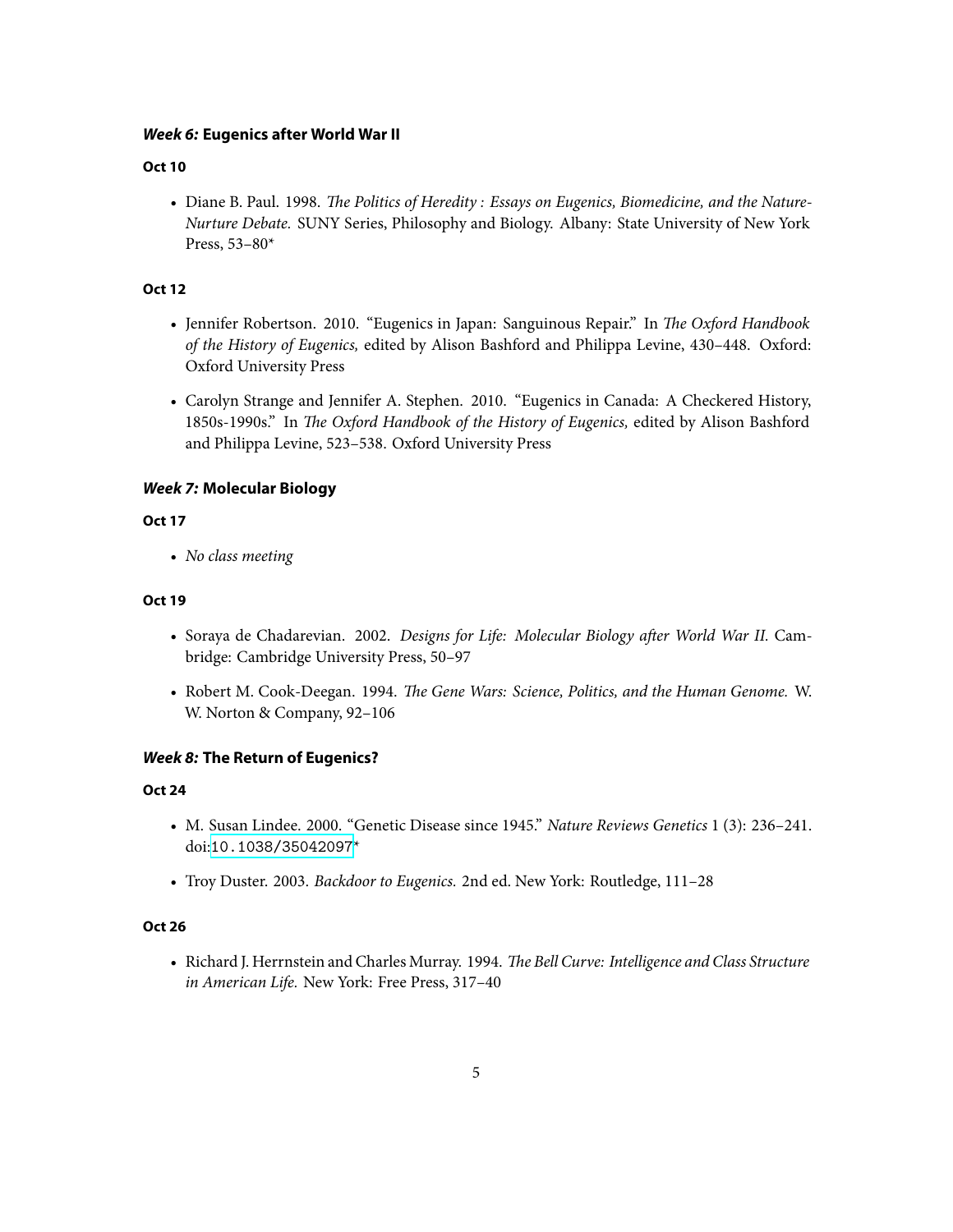#### *Week 9:* **The Flexible Gene**

#### **Oct 31**

- John Cloud. 2010. "Why Genes Aren't Destiny." *Time* (January 18): 48–53.
- H. S. Jennings. 1924. "Heredity and Environment." *The Scientific Monthly* 19 (3): 225-238\*
- *Essay due*

## **Nov 2**

- No readings
- *Peer review workshop*

## *Week 10:* **Epigenetic Destinies**

## **Nov 7**

• Sarah Richardson. 2015. "Maternal Bodies in the Postgenomic Order." In *Postgenomics: Per*spectives on Biology After the Genome, edited by Sarah Richardson and Hallam Stevens, 210-231. Durham, NC: Duke University Press

#### **Nov 9**

- No readings
- *Major revisions workshop*

## *Week 11:* **The Gene in Everyday Life**

#### **Nov 14**

- Barbara Duden. 2009. "What Genes Say." In *Ideas on the Nature of Science,* edited by David Cayley, 257–265. Fredericton, N.B.: Goose Lane Editions
- Margaret Lock et al. 2006. "When It Runs in the Family: Putting Susceptibility Genes in Perspective." *Public Understanding of Science* 15 (3): 277–300. doi:[10.1177/0963662506059259](http://dx.doi.org/10.1177/0963662506059259)\*

#### **Nov 16**

• Rayna Rapp. 2000. *Testing Women, Testing the Fetus: The Social Impact of Amniocentesis in America.* New York: Routledge, 165–92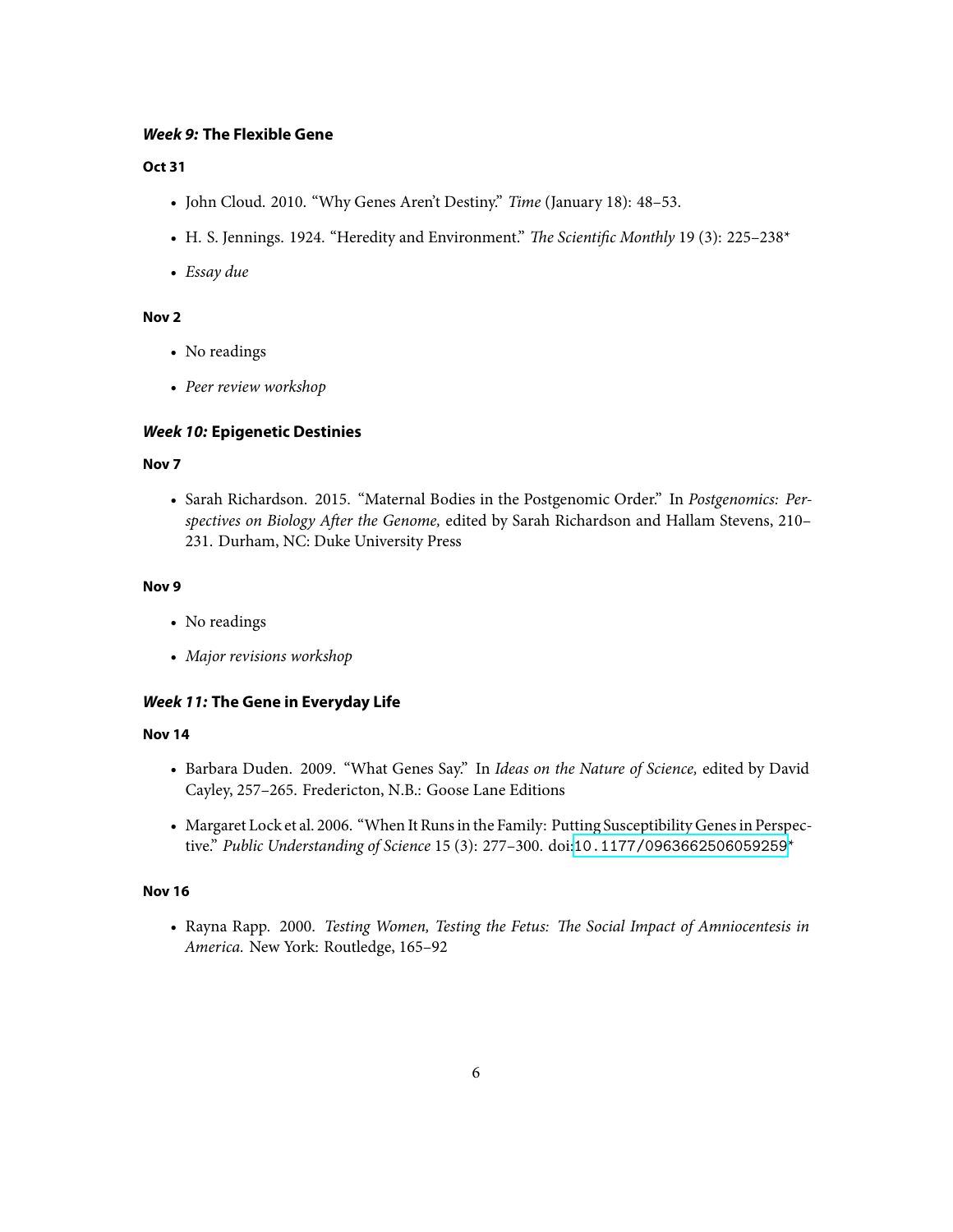## *Week 12:* **Teaching Genetics**

#### **Nov 21**

- Gregory Radick. 2016. "Teach Students the Biology of their Time." *Nature* 533 (7603): 293. doi:[10.1038/533293a](http://dx.doi.org/10.1038/533293a)\*
- *Minor revisions workshop*

## **Nov 23**

- No readings
- Film: GATTACA
- *Essay due*

# *Week 13:* **Genetics, Culture, and Identity**

## **Nov 28**

- Lennard J. Davis. 2006. "Constructing Normalcy." In *The Disability Studies Reader*, edited by Lennard J. Davis, 3–16. New York: Routledge
- Video: The End

#### **Nov 30**

• Kim TallBear. 2013. *Native American DNA: Tribal Belonging and the False Promise of Genetic Science.* Minneapolis: University of Minnesota Press, 143–76

## *Week 14:* **Contemporary Cases**

## **Dec 5**

- Daniel Navon. 2011. "Genomic Designation: How Genetics Can Delineate New, Phenotypically Diffuse Medical Categories." *Social Studies of Science* 41 (2): 203–226. doi:[10.1177/](http://dx.doi.org/10.1177/0306312710391923) [0306312710391923](http://dx.doi.org/10.1177/0306312710391923)\*
- Gina Kolata. 2012. "Study Divides Breast Cancer Into Four Distinct Types." *The New York Times* (September 23): A1\*

## **Dec 7**

• Student choice: Readings TBA